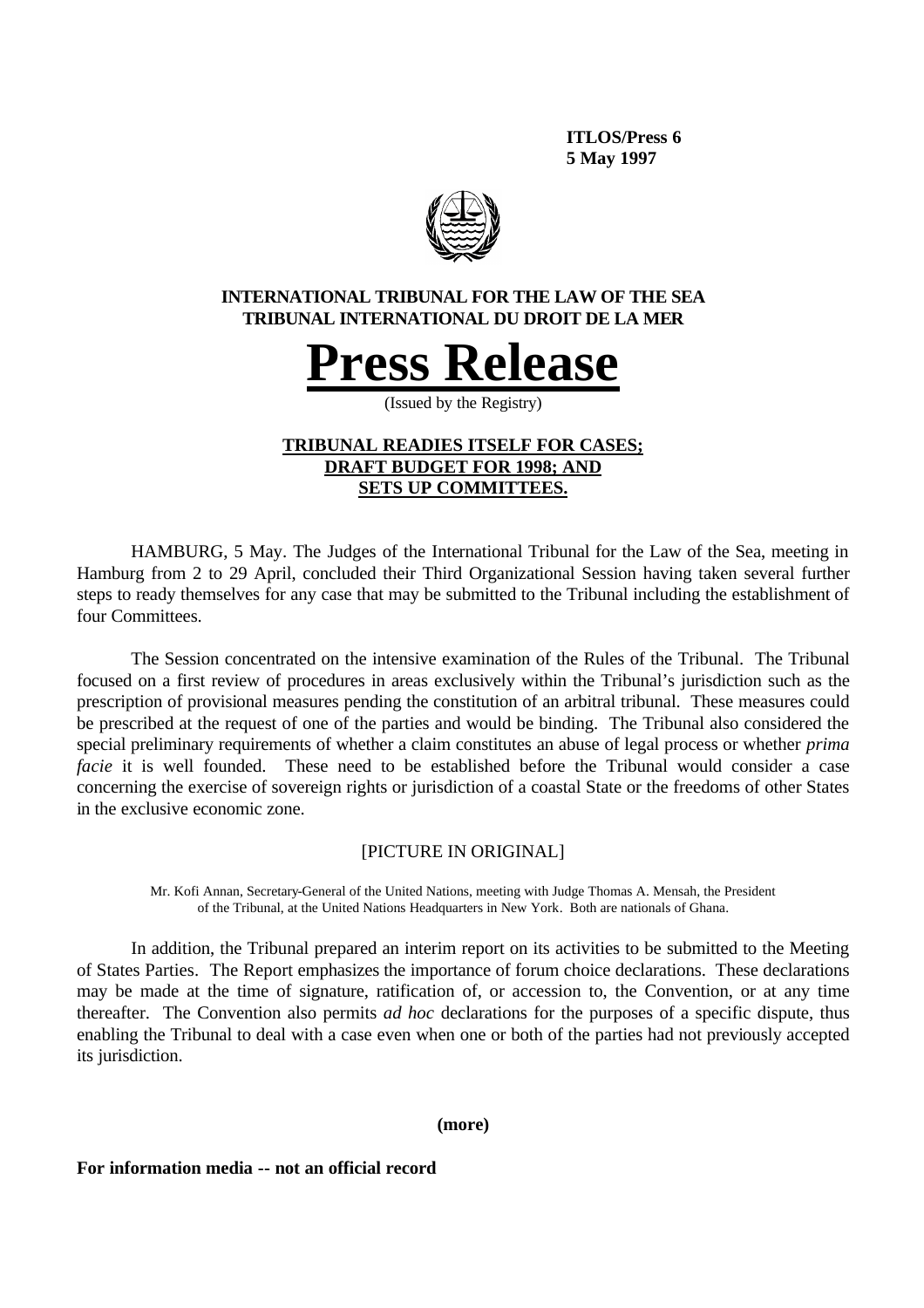During the Session, the Tribunal also carefully scrutinized its essential needs for the budgetary period 1998. Guided by the wish to be user-friendly, efficient and cost-effective, the concluding presentation by the Tribunal to the Seventh Meeting of States Parties is modest and limited in all sectors. The Tribunal continued its work on the review of the Financial Regulations, Staff Regulations, the Internal Judicial Practice, the Tribunal's Privileges and Immunities, the relationship agreement with the United Nations as well as many other aspects of its organization.

### **Committees**

The Tribunal decided to establish four Committees to direct its internal organization. The Committees were established and the members selected by consensus on the proposal of the President following consultations carried out by him. The terms of office of the members of the Committees will end on 30 September 1998. It was decided that the term of office of the members of the subsequently selected Committees will be one year.

### *Budget and Finance Committee*

The Budget and Finance Committee is to prepare the budget, draft the Financial Regulations and make recommendations on the financial organization of the Tribunal and the management of its finances and accounts. The Committee will examine the accounts and financial reports of the Tribunal. The Vice-President of the Tribunal, Judge Wolfrum, presides over the Committee which consists of Judges Yamamoto, Kolodkin, Bamela Engo, Akl, Warioba and Laing.

### *Committee on Rules and Judicial Practice*

The Committee on Rules and Judicial Practice is responsible for safeguarding the uniform and proper application of the Rules of Procedure of the Tribunal and of the regulations that will be laid down in the Resolution concerning the Internal Judicial Practice and the Guidelines. The Committee is presided over by the President of the Tribunal, Judge Mensah, and consists of Judges Marotta Rangel, Yankov, Chandrasekhara Rao, Anderson, Vukas, Warioba, Treves, Laing and Ndiaye. Judge Akl, President of the Seabed Disputes Chamber, is an *ex officio* member of the Committee.

#### *Committee on Staff and Administration*

The Committee on Staff and Administration will make recommendations to the Tribunal on the administrative policies of the Tribunal, draft the Staff Regulations, and propose procedures for recruitment and staff appeals. The Committee is presided over by Judge Chandrasekhara Rao and consists of Judges Caminos, Yankov, Bamela Engo, Nelson, Marsit and Eiriksson.

#### *Committee on Library and Publications*

**(more)**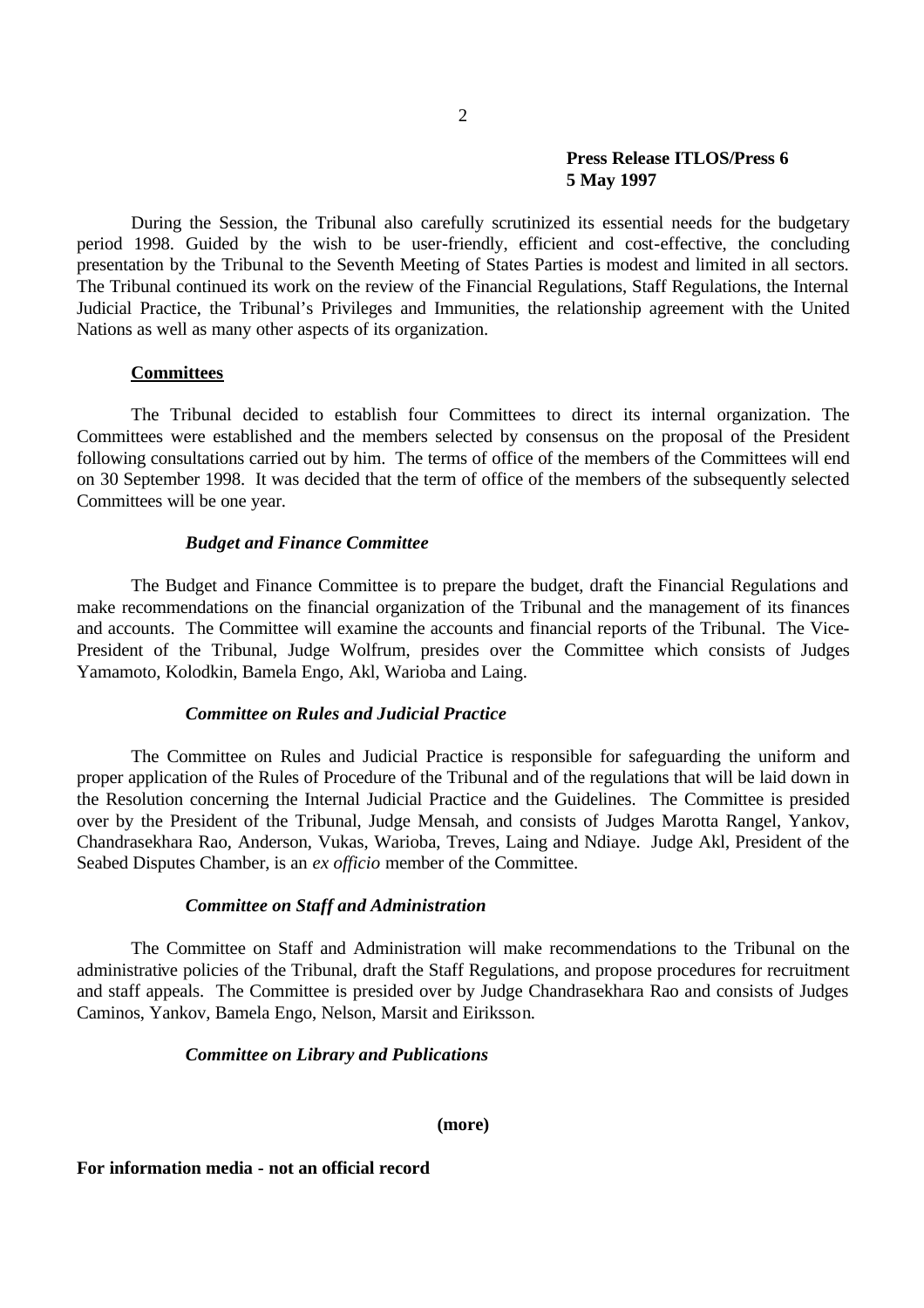The Committee on Library and Publications will advise the Tribunal on the organization and functioning of the Tribunal's library. The tasks of the Committee include consideration of the programme of acquisitions and supervision of the technical support for the library and consideration of the nature and form of publications to be issued by the Tribunal. The Committee is presided over by Judge Park and consists of Judges Zhao, Nelson, Anderson, Vukas, Treves and Marsit.

### **Rules of the Tribunal**

### *The significance of the Rules*

The Rules of the Tribunal serve two functions. They set out the organisation of the Tribunal and its Registry and they stipulate the procedure to be followed by the Tribunal when a case is submitted to it. The procedure includes the manner and mode of the submission of a case, the establishing of time-limits for steps in the procedure, the exchange of written pleadings, the conduct of hearings, and the issuance of judgements.

### *The Tribunal is ready to receive cases*

The Tribunal was provided with a set of Draft Rules prepared by the Preparatory Commission, which were recommended to it by the Meeting of States Parties. In order to deal with any case that may be brought before it, the Tribunal has decided to apply these Rules on a provisional basis. Thus the Tribunal is now in a position to deal with cases that may be submitted to it.

### *User-friendly, cost-effective and efficient procedures*

The Rules are the cornerstone of the judicial functions of the Tribunal. The Judges therefore decided at the very outset to review the Draft Rules with the aim of improving their viability, and thereby the appeal of the Tribunal as a means of dispute settlement. The guiding principle is the efficient administration of justice by the Tribunal by providing user-friendly and cost-effective procedures that would facilitate the speedy resolution of cases.

### *The specific needs of the Tribunal*

In the ongoing review of the Rules, the Tribunal is also addressing some of the specific procedural issues such as how it would deal with the different entities that have access to the Tribunal. The Tribunal is not only open to States, as is the case with traditional international dispute settlement procedures, but also to entities such as international organizations, consortia of corporations, companies and private individuals.

The Rules must also reflect the many different categories of cases that can be brought to the Tribunal. Disputes that can be referred to the Tribunal cover a wide range of issues such as the delimitation of maritime zones, fisheries, navigation and protection of the marine environment. The

# **(more)**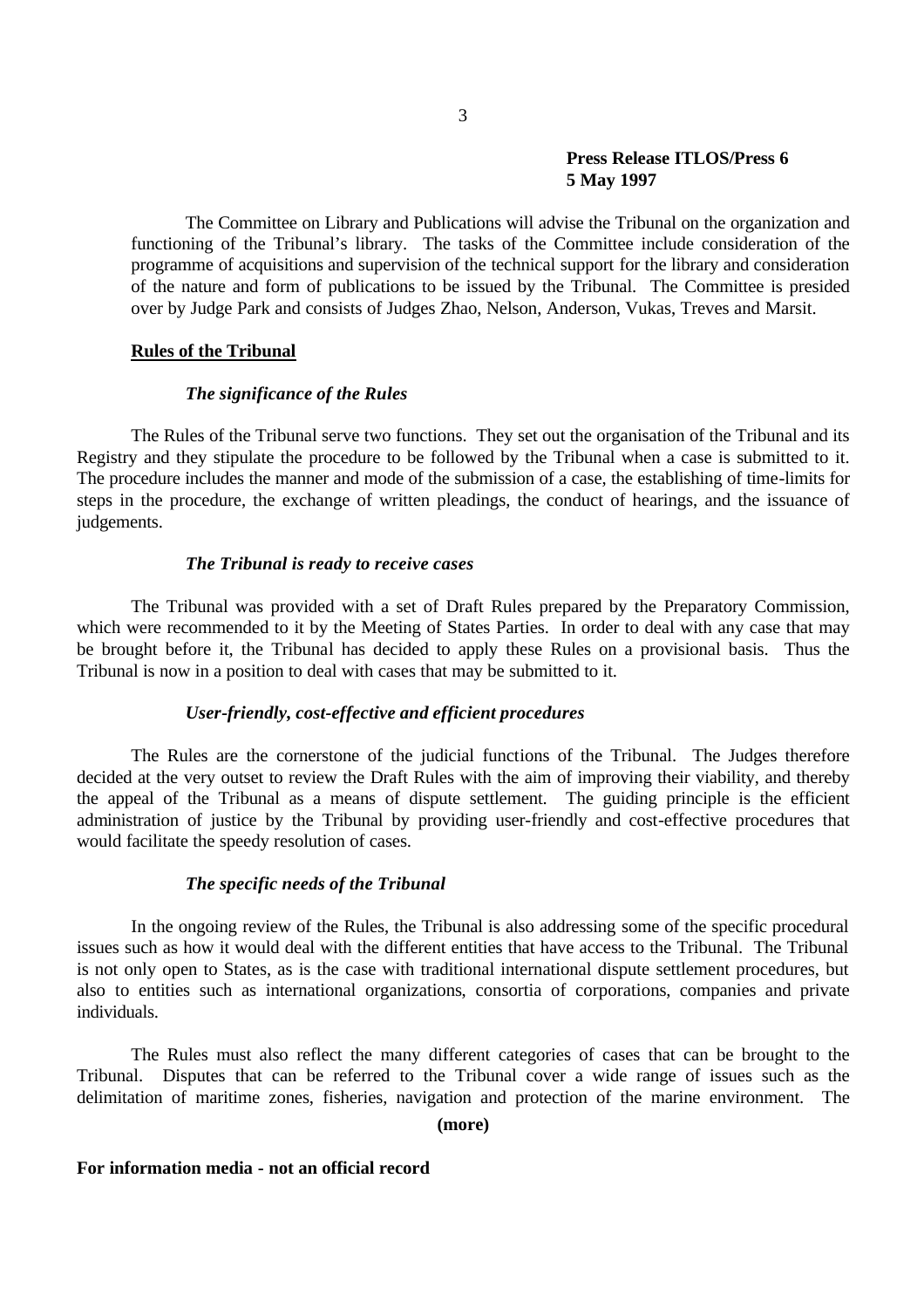Tribunal can also prescribe provisional measures pending the constitution of an arbitral tribunal and has compulsory jurisdiction over the prompt release of arrested vessels and their crews. Furthermore, the Tribunal is competent to resolve disputes relating to the exploitation of deep seabed resources and to give advisory opinions at the request of the International Seabed Authority.

All these different kinds of cases have their own procedural requirements. For example, whereas a case concerning maritime delimitation would require a relatively elaborate procedure, a case concerning the release of a vessel and its crew would demand expeditious proceedings. The Tribunal is therefore faced with the task of formulating rules that enable it to deal with each of these different kinds of cases in an appropriate way.

### *The Internal Judicial Practice*

After the review of the Rules has been completed and after the revised Rules have been adopted, the Tribunal will finalize its work on the Resolution concerning its Internal Judicial Practice. The Resolution will contain a statement of the rules and procedures as to how the Tribunal deals with a case internally. It will deal with such issues as the deliberations of the Judges, the writing of notes by the Judges, and the writing of the decision. The Resolution concerning the Internal Judicial Practice of the Tribunal can have a crucial impact on the ability of the Tribunal to operate expeditiously and costefficiently.

### *Guidelines*

The Judges of the Tribunal have also decided to develop guidelines to inform and assist Parties appearing before it. The Guidelines of the Tribunal will contain detailed information and guidance on the procedures of the Tribunal. The contents of the Guidelines will be considered by the Tribunal after the formal adoption of the Rules.

### *The work already done*

At the First Session, certain rules of procedure were provisionally adopted to facilitate the organizational work of the Tribunal. The Tribunal reviewed the draft Rules presented by the Preparatory Commission and agreed on a revised structure for the provisions.

Between the First and the Second Session, the Judges set up an informal consultative mechanism to channel the proposals for revision of the Rules. Much of the Second and Third Sessions was devoted to a close examination of the Rules. The Tribunal completed the first reading of the Rules dealing with its internal organization and most of the provisions regarding the procedure in contentious cases. The work on the Rules has largely been undertaken in a working group of the whole presided over by Judge Treves.

### *Formal adoption*

### **(more)**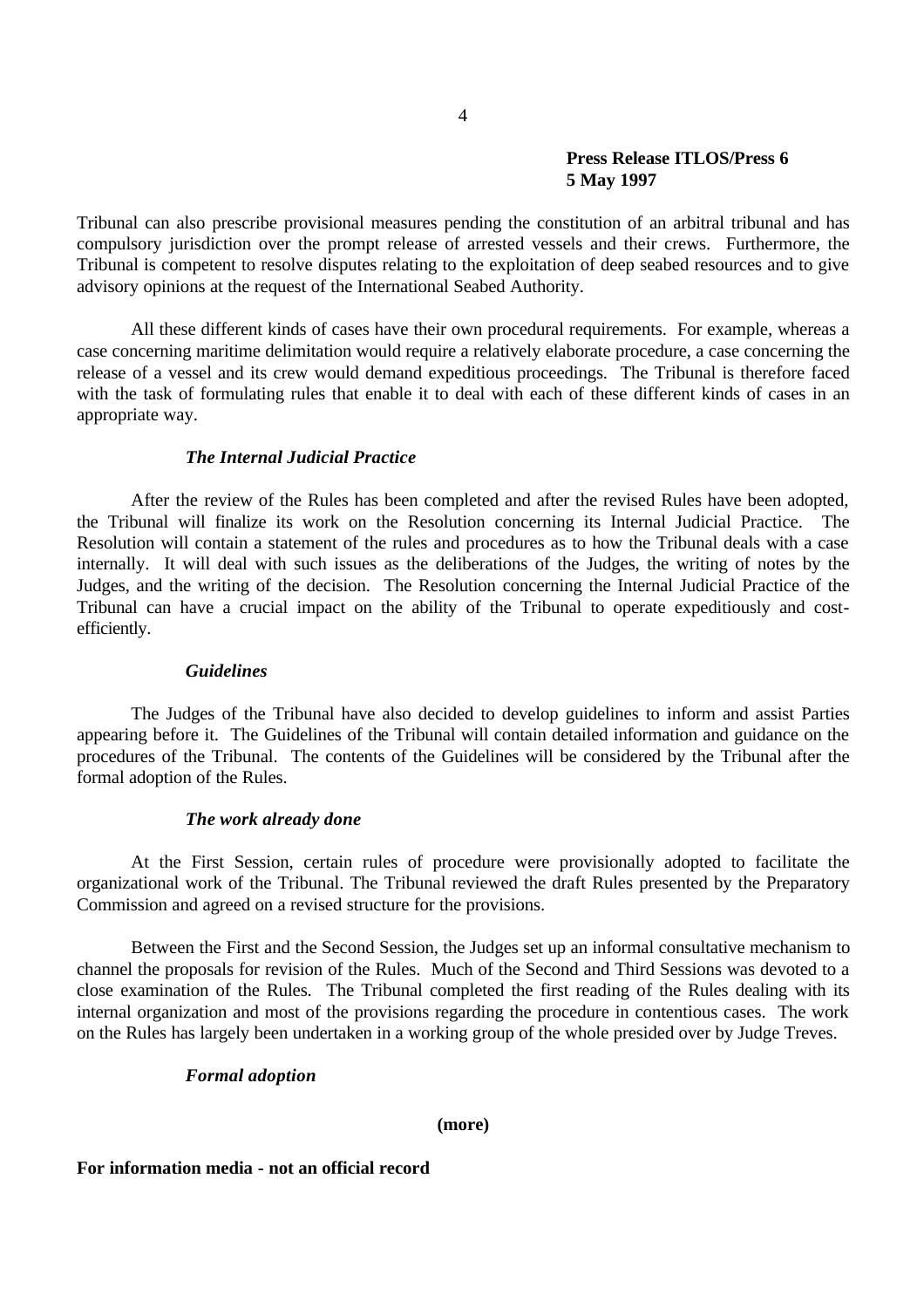# **Press Release ITLOS/Press 6**

# **5 May 1997**

The Tribunal intends to complete its work on the Rules at the Fourth Session planned for October 1997 at which time the Rules will be formally adopted. The Judges have, however, indicated that they regard the review of the Rules as an ongoing process and that they intend to continue reviewing the Rules also after their formal adoption.

# **Budget**

The Tribunal carefully scrutinized its essential needs for the budgetary period 1998. Guided by the wish to be user-friendly, efficient and cost-effective, the concluding presentation by the Tribunal to the Seventh Meeting of States Parties, which convenes from 19 to 23 May 1997, is modest and limited in all sectors.

As the organizational phase of the Tribunal's work moves ahead, it is preparing for its functional phase. In its organizational phase (1 October 1996 - 31 December 1997) the Tribunal will have substantially completed the task of preparing itself for operation and its chambers will be fully operational.

In its functional phase the Tribunal will start dealing with contentious cases, applications for the prompt release of vessels and crews or for the prescription of provisional measures pending the constitution of an arbitral tribunal. During its functional phase the requirements will therefore be different from those of its organizational phase.

The Tribunal's requirements are unique because it does not enjoy the institutional support of other international judicial bodies functioning within the wider scope of an international organization. Thus, for example, the Tribunal is responsible for the collection of the contributions of States to the budget; and for the running of its accounts. The Meeting of States Parties determined, however, that the staff structure of the Tribunal should mirror that of the International Court of Justice. The Tribunal has nevertheless decided to operate initially with an even more limited number of staff.

# **Interim Report**

At the Meeting of States Parties from 19 to 23 May 1997, the Tribunal will submit an Interim Report to inform the States Parties on the developments which have taken place since the constitution of the Tribunal. The Report outlines the Tribunal's internal organization and the relations of the Tribunal with the host country and the United Nations. It gives information on the Tribunal's finances, its future work and how the Tribunal promotes the dissemination of information on its work.

The Report stresses that the Tribunal is operational and ready to fulfil its functions and exercise its mandate in an efficient, cost-effective and user-friendly manner. It also emphasizes the importance of forum choice declarations. These declarations may be made at the time of signature, ratification of, or accession to, the Convention, or at any time thereafter. The Convention also permits *ad hoc* declarations for the purposes of a specific dispute, thus enabling the Tribunal to deal with a case even when one or both of the parties has not previously accepted its jurisdiction.

# **(more)**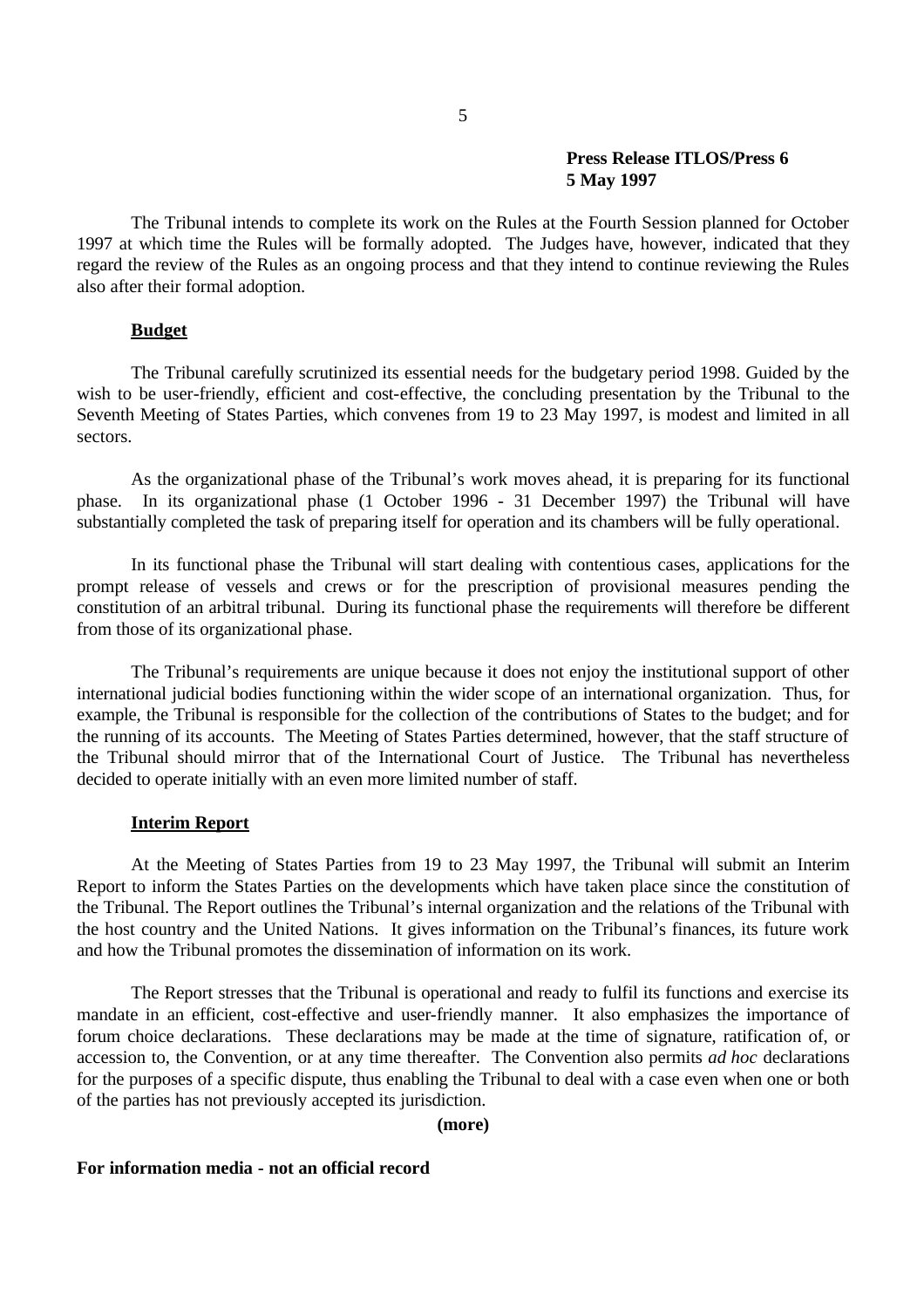#### **Ceremonial Hoisting of the Flag of the Tribunal**

On 11 April 1997, the Flag of the Tribunal was hoisted for the first time. The ceremonial hoisting of the Flag of the Tribunal took place in the presence of Dr. Henning Voscherau, the First Lord Mayor of the Free and Hanseatic City of Hamburg, the President, the Judges, and the Registrar of the Tribunal.

# [PICTURE IN ORIGINAL]

Judge Thomas A. Mensah, the President of the Tribunal, and Dr. Henning Voscherau, the First Lord Mayor of the Free and Hanseatic City of Hamburg, at the ceremonial hoisting of the Flag of the Tribunal at its temporary Headquarters in Hamburg.

The Flag depicts the official seal of the Tribunal which shows the scales of justice hanging over the waves of the oceans encompassed by a wreath of laurel leaves. Apart from representing justice governing the oceans, the emblem also reflects the strong links between the United Nations Office of Ocean Affairs and the Law of the Sea, the Seabed Authority and the Tribunal.

### **Visit to Bonn**

The First Mayor of the Free and Hanseatic City of Hamburg, Dr. Voscherau, invited the Tribunal to an official reception organized in honour of its President at the Hamburg representation in Bonn. Present at the reception on 15 April 1997 were Judges from the Supreme Court, representatives of the Federal ministries, parliamentarians, and members of the diplomatic corps. The President of the Tribunal addressed the invitees expressing his sincere appreciation for their presence and gratitude for the warm welcome that the Tribunal has received in Germany.

### **Meeting with the Secretary-General of the United Nations**

Further to the granting of Observer Status at the General Assembly, the President and the Registrar met with H.E. Mr. Kofi Annan, the Secretary-General of the United Nations during the Sixth Meeting of States Parties. Various issues of importance to the Tribunal were discussed including the relations between the Tribunal and the United Nations, future developments, and the programme of work of the Tribunal. The Secretary-General also accepted the invitation by the President to visit the Tribunal in the near future.

#### **Privileges and Immunities**

During the Session, the President, the Vice-President and the Registrar met again with representatives of the German Government to discuss the Privileges and Immunities that the Tribunal will enjoy in the host country. The deliberations, which will result in a Headquarters Agreement, have reached an advanced stage.

### **Relationship with the United Nations**

### **(more)**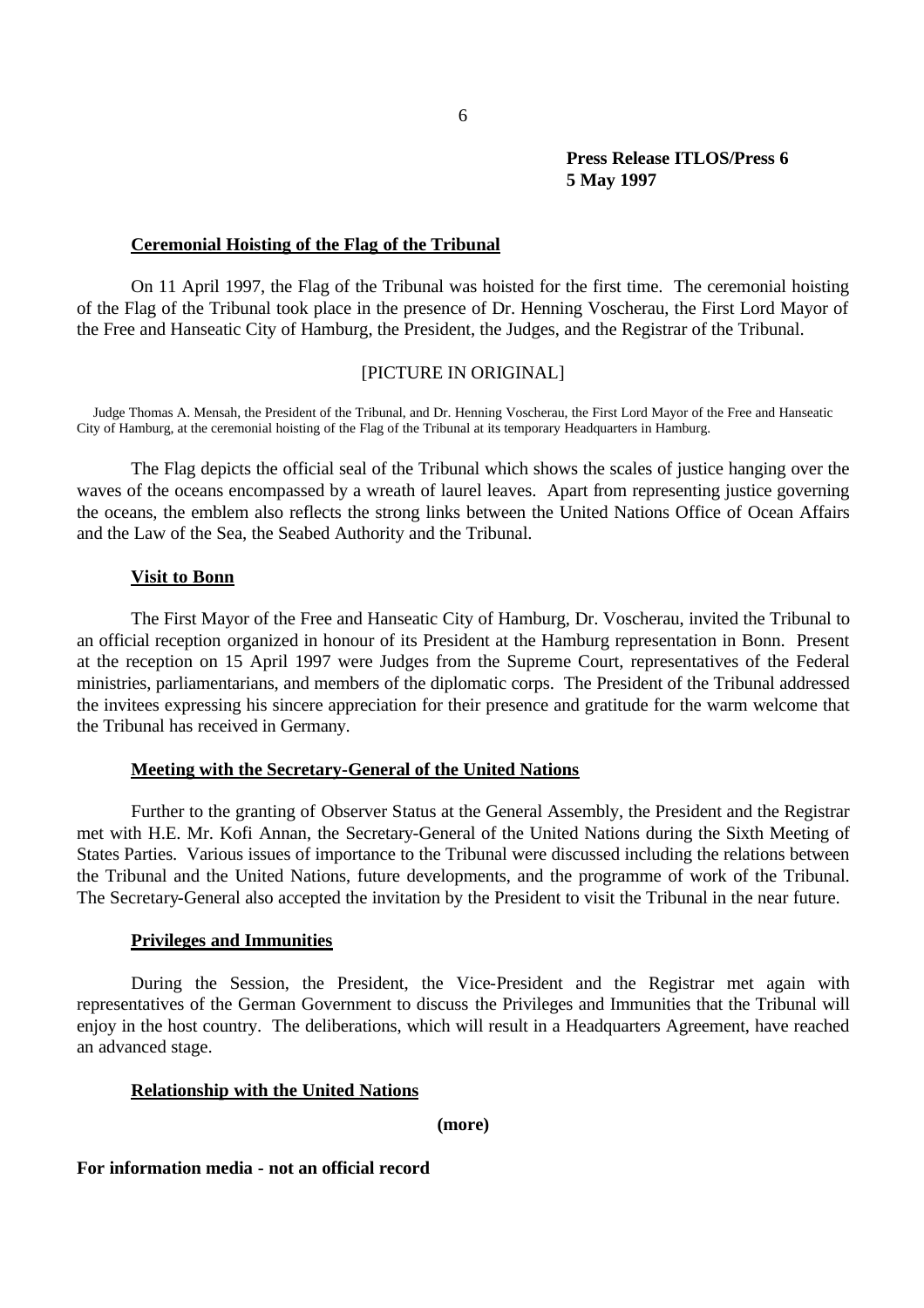The Tribunal is in the process of negotiating a relationship agreement with the United Nations. The consultations with the Office of the Legal Counsel are continuing. The Agreement would take account of the special nature of the Tribunal as an autonomous judicial organization. The Agreement, which would be based on the draft agreement prepared by the Preparatory Commission and submitted to the Tribunal by the States Parties, is expected to be signed soon.

### [PICTURE IN ORIGINAL]

Mr. Hans Corell, Legal Counsel of the United Nations, presenting a set of the United Nations Treaty Series to Judge Thomas A. Mensah, the President of the Tribunal, at the United Nations Headquarters in New York. Also present at the ceremony were Mr. Gritakumar E. Chitty, Registrar of the Tribunal, and Mr. Palitha Kohona, Chief of Treaty Section, United Nations.

### **Future Meetings of the Tribunal**

The Judges are permanently at the disposal of the Tribunal and will be ready to meet at short notice in the event that a case is received by the Tribunal.

The next session of the Tribunal has been planned for the month of October. The Judges considered it important to have this session, additional to those planned by the Meeting of States Parties in 1995, to ensure the resolution of urgent organizational matters in a timely manner.

In 1998, the Judges plan to meet for a total of three organizational sessions, each of four weeks duration. The sessions have been scheduled for 2 to 27 February, 20 April to 15 May, and 21 September to 16 October

### **The International Tribunal for the Law of the Sea**

The International Tribunal for the Law of the Sea is an independent international judicial body which has been established pursuant to the United Nations Convention on the Law of the Sea. This Convention is one of the most comprehensive international treaties ever completed. It provides for the outer limits to which coastal States can claim jurisdiction in their adjacent waters and regulates prominent issues such as fisheries and navigation. A whole chapter of the Convention is devoted to the prevention of pollution of the marine environment. The Convention also pronounces the deep seabed as the common heritage of mankind and sets up the International Seabed Authority to regulate the exploitation of the deep seabed.

The Convention is unique in that the mechanism for the settlement of disputes is incorporated into the document, making it obligatory for parties to the Convention to go through the settlement procedure in case of a dispute with another party. The Tribunal is the central forum for the settlement of disputes arising from the Convention. At present, 116 States are party to the Convention, indicating the world wide approval which the Convention has obtained.

### **(more)**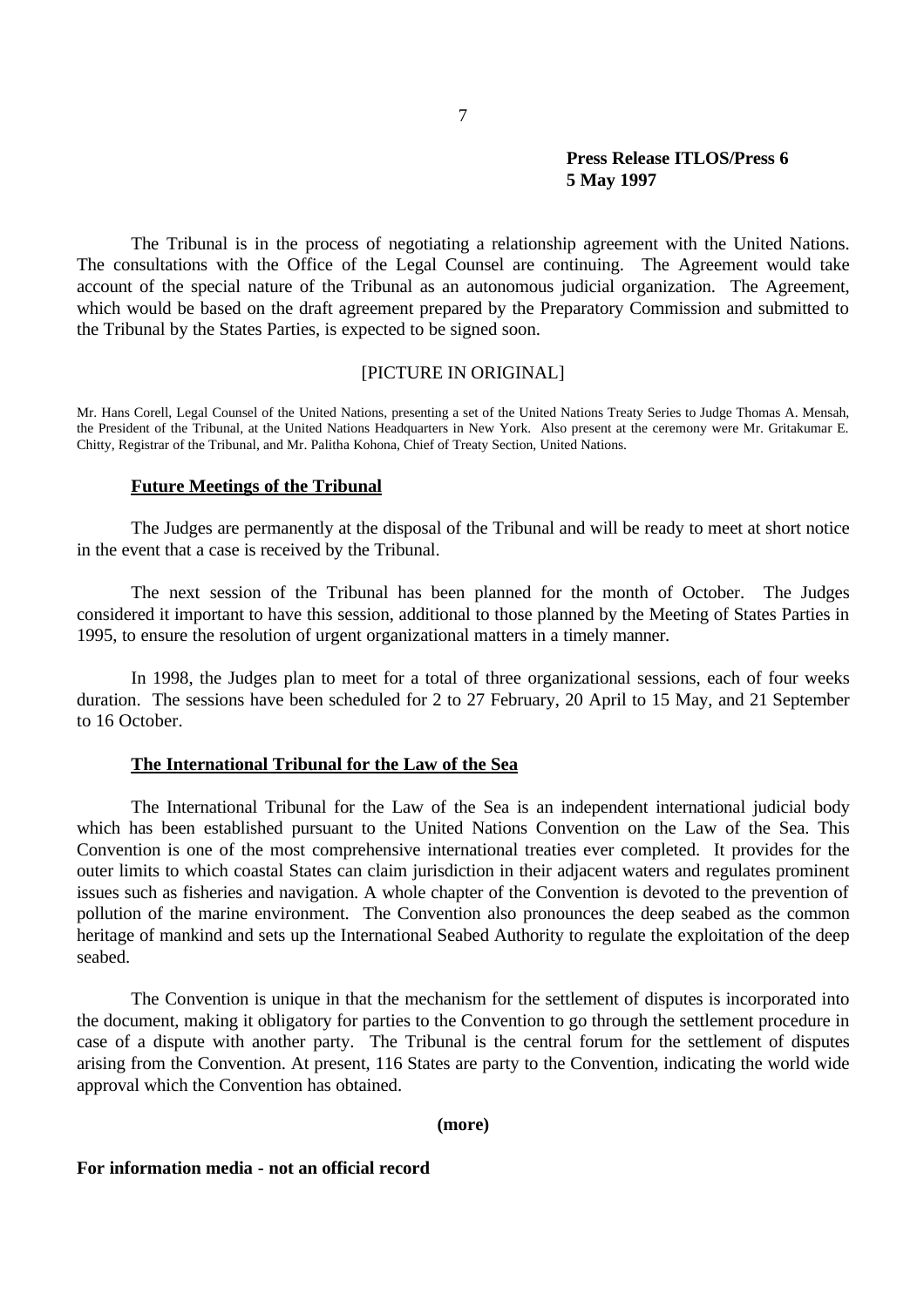The Convention gives the Tribunal jurisdiction to resolve a variety of international disputes. Disputes amongst States that can be referred to the Tribunal may involve *inter alia* the delimitation of maritime zones, fisheries, navigation and ocean pollution. The Tribunal also has compulsory jurisdiction over the prompt release, upon the deposit of a bond, of arrested vessels and their crews. In addition, as discussed earlier, the Tribunal's Seabed Disputes Chamber has its own specialized jurisdiction.

On 5 October 1996, the Judges elected Judge Thomas A. Mensah from Ghana to serve as the first President of the Tribunal. On the same day, Judge Rüdiger Wolfrum, a German national, was elected Vice-President. The 21 Judges take precedence as set out below.

|                | Name                               | Country                     | Date of expiry of<br>term of office |
|----------------|------------------------------------|-----------------------------|-------------------------------------|
| President      | Thomas A. Mensah                   | Ghana                       | 1 October 2005                      |
| Vice-President | Rüdiger Wolfrum                    | Germany                     | 1 October 1999                      |
| Judges         | Lihai Zhao                         | China                       | 1 October 2002                      |
|                | Hugo Caminos                       | Argentina                   | 1 October 2002                      |
|                | Vicente Marotta Rangel             | <b>Brazil</b>               | 1 October 1999                      |
|                | <b>Alexander Yankov</b>            | <b>Bulgaria</b>             | 1 October 2002                      |
|                | Soji Yamamoto                      | Japan                       | 1 October 2005                      |
|                | <b>Anatoly Lazarevich Kolodkin</b> | <b>Russian Federation</b>   | 1 October 1999                      |
|                | Choon-Ho Park                      | Republic of Korea           | 1 October 2005                      |
|                | Paul Bamela Engo                   | Cameroon                    | 1 October 1999                      |
|                | L. Dolliver M. Nelson              | Grenada                     | 1 October 2005                      |
|                | P. Chandrasekhara Rao              | India                       | 1 October 1999                      |
|                | Joseph Akl                         | Lebanon                     | 1 October 1999                      |
|                | David Anderson                     | United Kingdom              | 1 October 2005                      |
|                | <b>Budislav Vukas</b>              | Croatia                     | 1 October 2005                      |
|                | Joseph Sinde Warioba               | United Republic of Tanzania | 1 October 1999                      |
|                | <b>Edward Arthur Laing</b>         | <b>Belize</b>               | 1 October 2002                      |
|                | <b>Tullio Treves</b>               | Italy                       | 1 October 2002                      |
|                | Mohamed Mouldi Marsit              | Tunisia                     | 1 October 2005                      |
|                | Gudmundur Eiriksson                | Iceland                     | 1 October 2002                      |
|                | <b>Tafsir Malick Ndiaye</b>        | Senegal                     | 1 October 2002                      |

On 23 October 1996, the Judges elected Mr. Gritakumar E. Chitty, of Sri Lankan nationality, as the first Registrar of the International Tribunal for the Law of the Sea. On 25 October 1996, the Tribunal elected Mr. Philippe Gautier, of Belgium, as its Deputy Registrar.

The City of Hamburg, with its rich maritime history as part of the League of Hanseatic Cities, obtained the seat of the Tribunal during the negotiation of the Convention. The temporary Tribunal

# **(more)**